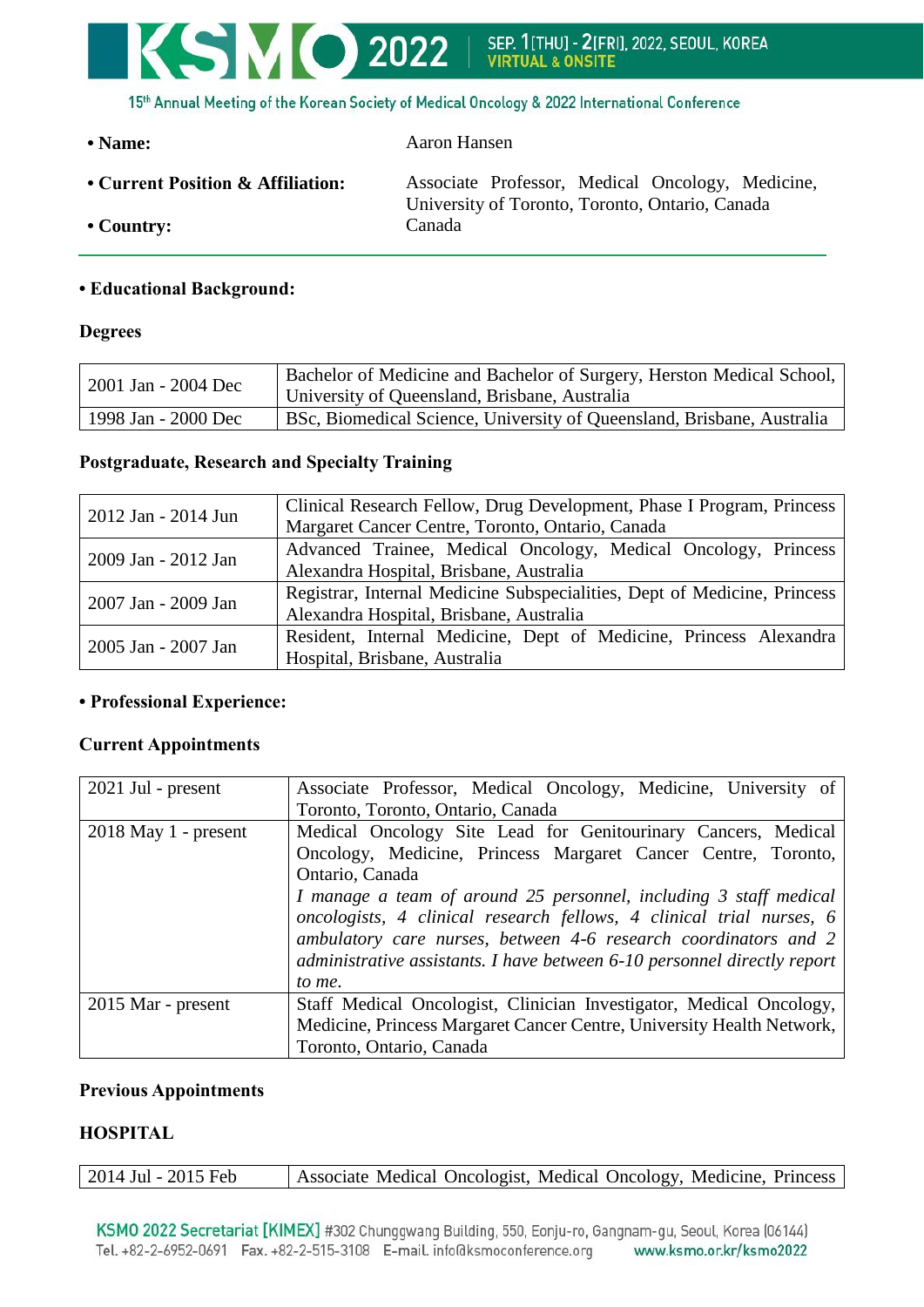

15th Annual Meeting of the Korean Society of Medical Oncology & 2022 International Conference

| Margaret Cancer Centre, University Health Network, Toronto, Ontario, |
|----------------------------------------------------------------------|
| Canada                                                               |

# **UNIVERSITY**

| 2015 Mar - 2021 Jun | Assistant Professor, Medical Oncology, Medicine, University of                           |
|---------------------|------------------------------------------------------------------------------------------|
|                     | Toronto, Toronto, Ontario, Canada                                                        |
| 2014 Nov - 2015 Feb | Lecturer, Medical Oncology, Medicine, University of Toronto, Toronto,<br>Ontario, Canada |

## **• Professional Organizations:**

## **Professional Associations**

| $2017$ Oct - present | Member, Canadian Cancer Trials Group, IND Committee             |
|----------------------|-----------------------------------------------------------------|
| 2017 Oct - present   | Member, Canadian Cancer Trials Group, Quality of Life Committee |
| $2016$ Apr - present | Member, American Association of Cancer Research                 |
| $2011$ Jan - present | Member, European Society of Medical Oncology                    |
| 2009 Jan - present   | Member, American Society of Clinical Oncology                   |
| 2009 Jan - present   | Member, Medical Oncology Group of Australia                     |
| 2006 Jan - present   | Member, Australian Medical Association                          |

# **• Main Scientific Publications:**

# **MOST SIGNIFICANT PUBLICATIONS**

1. Veitch ZW, Shepshelovich D, Gallagher C, Wang L, Abdul Razak AR, Spreafico A, Bedard PL, Siu LL, Minasian L and Hansen AR. Underreporting of symptomatic adverse events in phase I clinical trials. Journal of National Cancer Institute. 2021 Jan 4. In Press. Impact Factor 13.506 (Trainee publication, Veitch ZW). **Senior Responsible Author.**

*Clinician reporting of symptomatic adverse events (AEs) in phase I trials utilizes the Common Terminology Criteria for Adverse Events (CTCAE). The utility of the patient-reported outcomes (PRO) version of the CTCAE (PRO-CTCAE) in this setting is unknown. This prospective, observational study compared patient- and clinician-reported symptomatic- AEs in phase I patients. Of 292 patients approached from 05/2017-01/2019, 265 (90.8%) were consented, with 243 (91.7%) evaluable and 552 PRO-CTCAE surveys (completion rate = 98.7%) included in analyses. Evaluation of overall patient-reported symptomatic-AEs identified 50 PRO-CTCAE and 11 CTCAE items with ≥10% reporting frequency. 19 CTCAE items were reported at ≤ 1% despite matched PRO-CTCAE items with reporting ≥10%. Clinician-relative to patientreporting frequency (ratio) demonstrated 9 symptomatic-AEs with a ≥ 50-fold lower clinician reporting rate. Overall patient-clinician agreement for individual symptomatic-AEs ranged from poor (kappa = 0.00-0.19) to moderate (kappa = 0.40-0.59) with discordance driven by lack of clinician reporting. Poor to moderate patient-clinician agreement for symptomatic-AEs suggests clinician underreporting in phase I trials. This was the first time under reporting of symptomatic AEs in phase I trials was reported.*

2. Ala-Leppilampi K, Baker NA, McKillop C, Butler MO, Siu LL, Spreafico A, Abdul Razak AR, Joshua AM, Hogg D, Bedard PL, Leighl N, Oza AM, Parsons JA, Hansen AR. Cancer patients'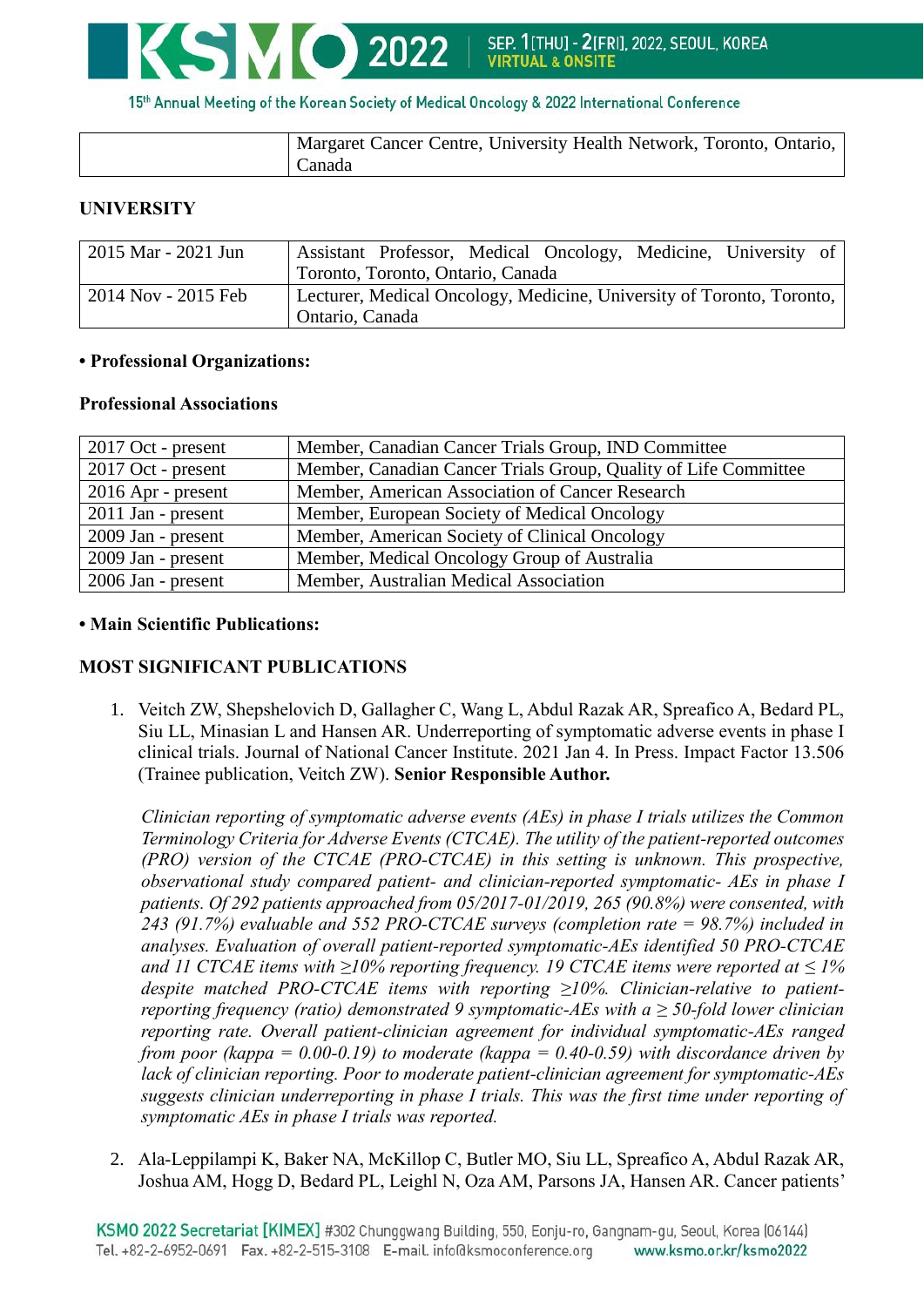15th Annual Meeting of the Korean Society of Medical Oncology & 2022 International Conference

experiences with immune checkpoint modulators: A qualitative study. Cancer Medicine. 2020 Mar 2. Impact Factor 3.362. **Senior Responsible Author.** 

*Minimal qualitative data exists on the experiences of cancer patients treated with immune checkpoint inhibitors or costimulatory antibodies. Understanding their daily experiences and how these relate to their health related quality of life can inform future research. This single center qualitative study was based on focus groups and semi-structured interviews of patients treated with immune checkpoint modulators within the last year. Eight themes were identified, characterizing the complexity of these patients' lived experiences: major categories of side effects experienced and how they impacted patient well-being; the heterogeneous nature of side effects experienced; living with uncertainty; reframing the meaning and severity of SEs; focus on survival, hope and being positive; acceptance and adaptation; feeling supported; and faith in medical innovation. This is the first in-depth qualitative study into patient accounts of their*  experiences of treatment with immune checkpoint modulators, related side effects, and how it *impacted their daily lives. This research is an integral initial step in developing an instrument that will assess treatment-related side effects in patients who received this form of therapy.*

3. Hansen AR, Ala-Leppilampi K, McKillop C, Siu LL, Bedard PL, Abdul Razak AR, Spreafico A, Sridhar SS, Leighl N, Butler MO, Hogg D, Sacher A, Oza AM, Al-Agha R, Maurice C, Chan CT, Shapera S, Feld JJ, Nisenbaum R, Webster K, Cella D, Parsons J. Development of the Functional Assessment of Cancer Therapy-Immune Checkpoint Modulator (FACT-ICM): A toxicity subscale to measure quality of life in patients with cancer who are treated with ICMs. Cancer. 2020 Jan 8. Impact Factor 5.742. **Principal Author.**

*Patients with cancer who are treated with immune checkpoint modulators (ICMs) have their health-related quality of life (HRQOL) measured using general patient-reported outcome (PRO) tools. At the time of this study, no instrument had been developed for patients treated with ICMs. Focus groups and individual interviews with 37 ICM-treated patients generated an initial list of 176 items. After a first round of item reduction that produced a shortened list of 76 items, 16 physicians who care for patients treated with ICMs were surveyed with a list of 49 patientreported side effects and 11 physicians participated in follow-up interviews. A second round of item reduction was informed by the physician responses to produce a list of 25 items. This 25 item list is the first HRQOL-focused toxicity subscale for patients treated with ICMs and was developed in accordance with US FDA guidelines, which prioritize patient input in developing PRO tools. The subscale will be combined with the Functional Assessment of Cancer Therapy-General (FACT-G) to form the FACT-ICM. This is the first tool of its kind to measure HRQOL in patients receiving ICMs and further validation is ongoing.*

4. Khoja L, Day D, Wei-Wu Chen T, Siu LL, Hansen AR. Tumour- and class-specific patterns of immune-related adverse events of immune checkpoint inhibitors: a systematic review. Annals of Oncology. 2017 Oct 1;28(10):2377-2385. Impact Factor 32.976 (Trainee publication, Leila Khoja). **Senior Responsible Author.**

*Immune checkpoint inhibitor (ICI) monoclonal antibodies (mAbs) targeting cytotoxic Tlymphocyte antigen 4 (CTLA-4), programmed cell death protein 1 (PD-1) or its ligand (PD-L1) produce unique toxicity profiles. Medline, EMBASE and COCHRANE databases were searched to identify prospective monotherapy trials of ICIs from 2003 to November 2015. We identified 48 trials (6938 patients), including 26 CTLA-4, 17 PD-1, 2 PD-L1 trials, and 3 studies tested both CTLA-4 and PD-1. Grade 3/4 irAE were more common with CTLA-4 mAbs compared with*